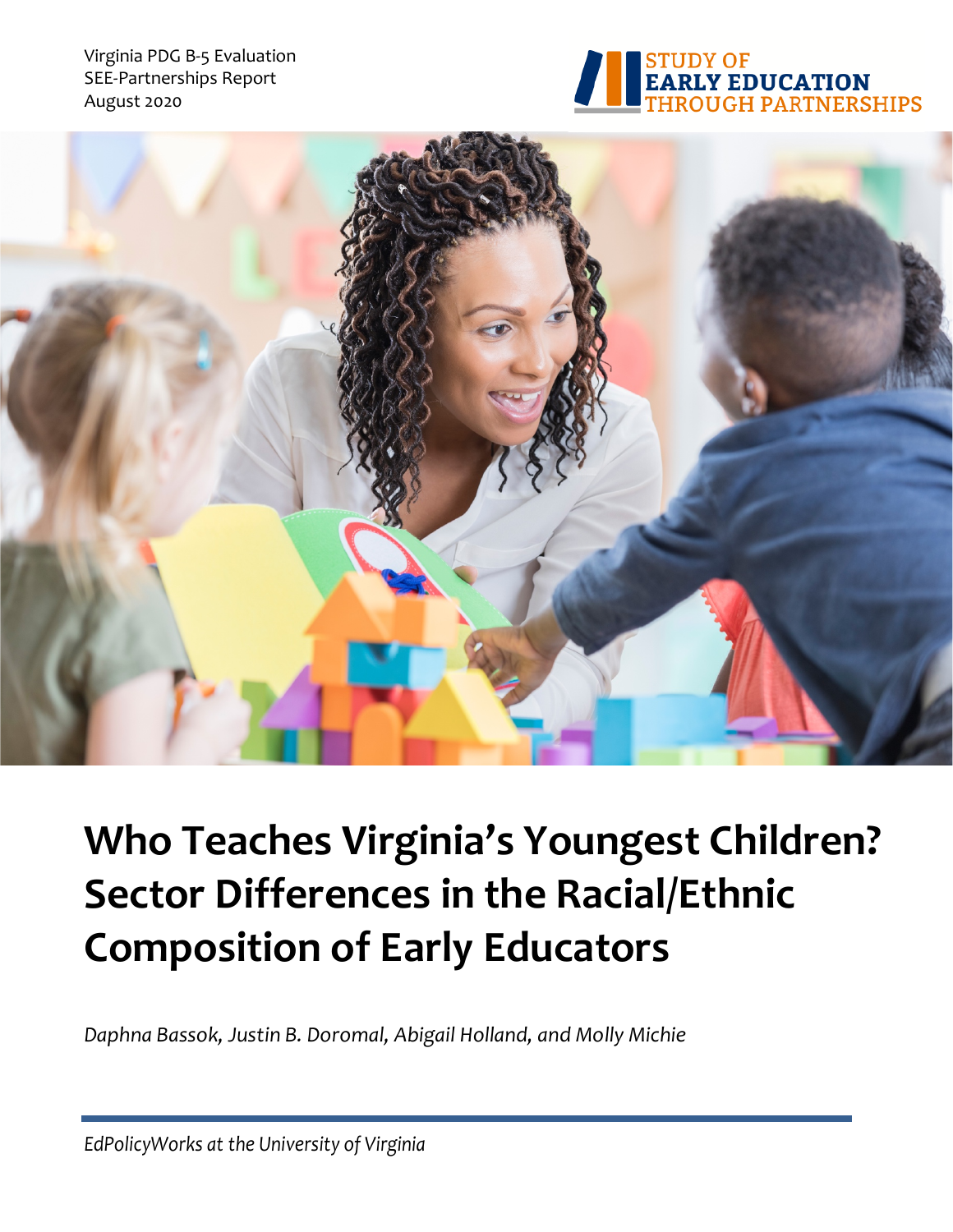# **Who Teaches Virginia's Youngest Children? Sector Differences in the Racial/Ethnic Composition of Early Educators**

### **Summary:**

- This report describes the racial/ethnic composition of teachers in child care centers and school-based early childhood education (ECE) programs participating in Virginia's Preschool Development Grant Birth through Five initiative.
- Lead teachers in school-based ECE programs are 30 percentage points more likely to be White than lead teachers in child care centers.
- In school-based ECE programs, Black and Hispanic women are much more likely to serve as assistant rather than lead teachers, and are particularly underrepresented in leadership roles.
- Black children are about three times more likely to have a Black teacher in a child care center as they are in a school-based ECE program.

The educators who teach and care for young children in early childhood education (ECE) settings play a central role in children's development.

In the United States, publicly funded center-based ECE is provided primarily through three program types: subsidized child care, federally funded Head Start, and state-funded pre-kindergarten.<sup>1</sup> While these programs all care for and educate young children, they differ significantly in their historic goals, their funding levels, and the stringency of their quality regulations.

In turn, there are striking differences in the characteristics of teachers across settings. State-funded pre-kindergarten programs, particularly those based in public school settings, oftentimes require that teachers hold a bachelor's degree and provide teachers with the same pay, benefits, and supports available to other public school teachers. Child care settings, in contrast, tend to face fewer regulations and receive fewer supports. On average, child care center staff in the United States are paid about a third as much as kindergarten teachers, and over half use food stamps, Medicaid, or other publicly funded social supports.<sup>2</sup>

Early educators are often described as a particularly racially and ethnically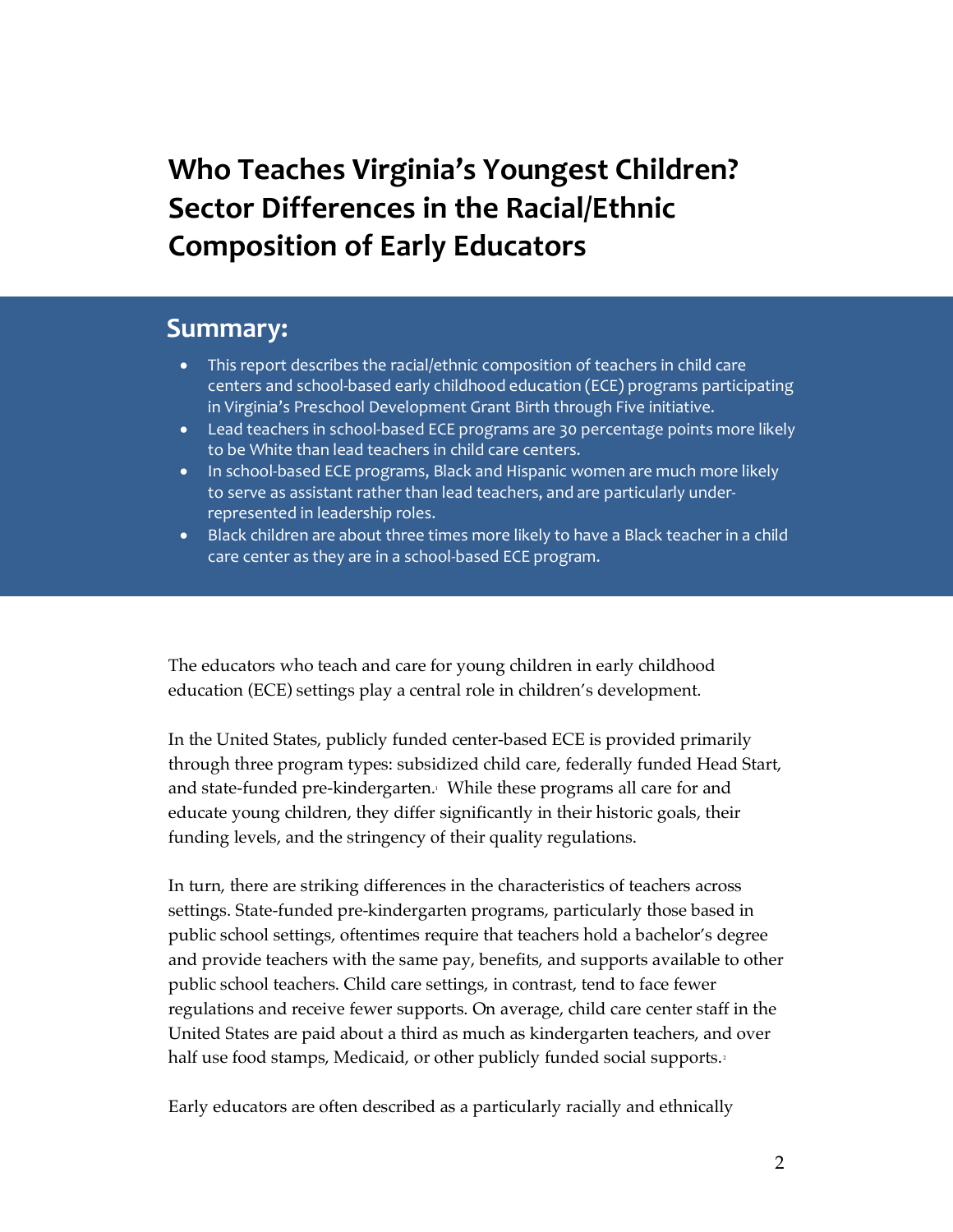diverse workforce. Recent estimates suggest that about 40 percent of teachers and staff working in ECE settings are women of color.<sup>3</sup> In comparison, only about 20 percent of elementary and secondary school teachers are not White.<sup>4</sup>

This diversity may have important, positive implications for the young children and families ECE programs serve. In elementary and secondary schools, teacher-

child racial/ethnic match is linked to increased academic achievement, higher attendance rates, lower exclusionary discipline rates, and increased assignment to gifted services—particularly for students of color.<sup>5</sup> More recently, researchers have found similar patterns for children in kindergarten and in ECE settings.<sup>6</sup> One study showed that parents were more involved in their children's ECE programs—and their children attended more regularly—when the teacher and child shared the same race/ethnicity. $\bar{z}$ 

It is concerning, however, that the diversity of the ECE workforce is driven in part by the overrepresentation of people of color in jobs with very low levels of pay, few benefits, and few supports: Black and Hispanic are much more likely to teach in child care than in school-based programs, and are also more likely to be in roles with lower credential requirements and lower pay (e.g. assistant rather than lead teachers). $\delta$ 

#### **Sectors & Roles in Early Childhood Education**

In this report we describe the racial/ethnic composition of early educators by sectors and roles, which are defined as follows:

#### **Sectors**:

**School-based programs** are ECE programs physically located within a public school building. They are typically sponsored and/or operated by a local school division.

**Child care centers** include all other center-based ECE programs, located outside of public school buildings (e.g., in a community-based center).

#### **Roles**:

**Leaders** include child care center directors and school principals and are responsible for the managerial and/or administrative leadership of ECE programs.

**Lead teachers** lead (or co-lead) the instruction of children in their ECE classrooms.

**Assistant teachers** work directly with young children and support lead teachers; they also include instructional aides or floaters.

Using new data on center- and school-based ECE teachers in Virginia, this report highlights large differences in the racial/ethnic composition of early educators across both sectors and roles (see box above). It also explores the degree to which early educators reflect, or fail to reflect, the diverse population of children for whom they care and educate.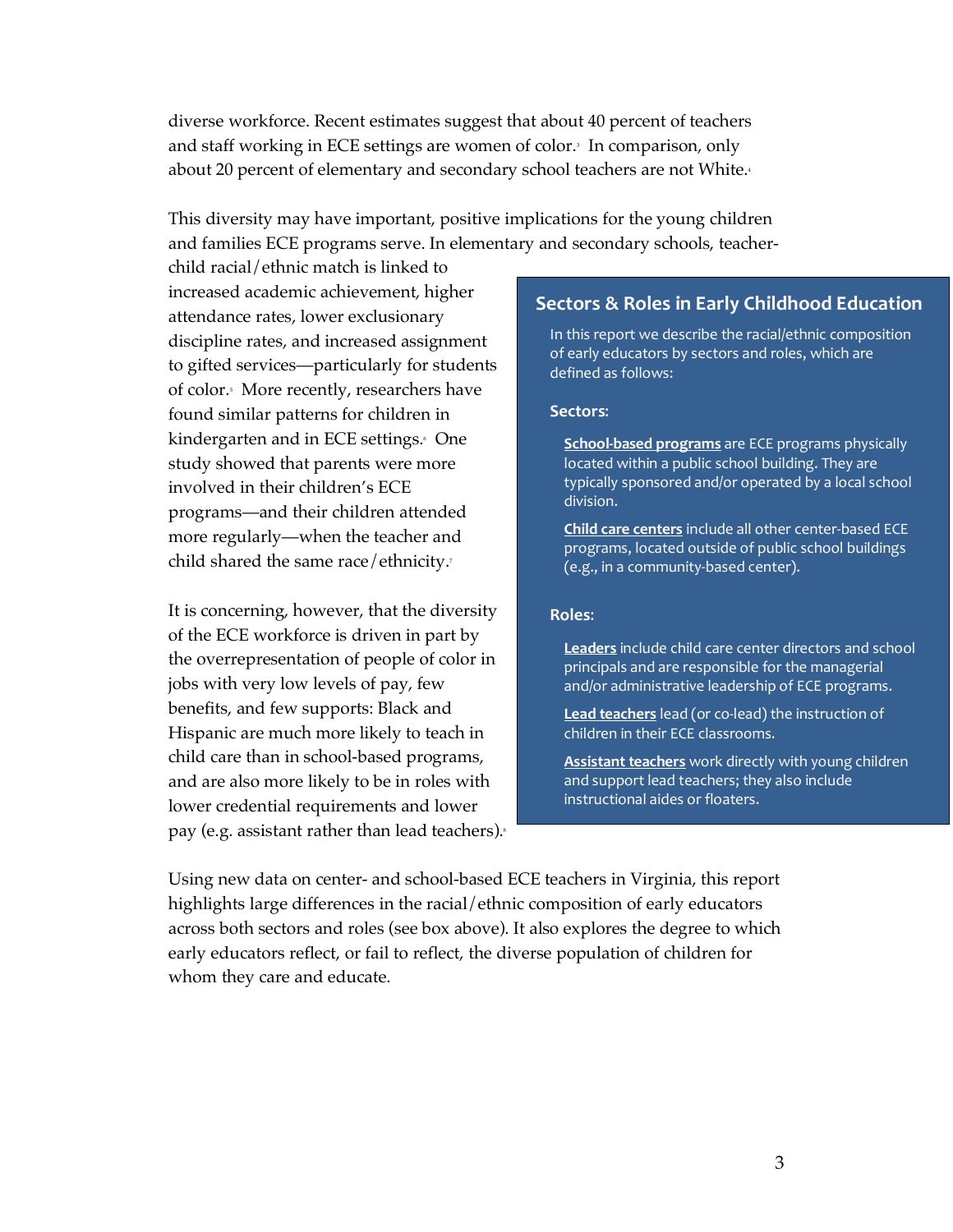## **Context & Sample**

This report uses survey data collected in the first year of Virginia's federal Preschool Development Grant Birth through Five (PDG B-5) initiative. In 2019, the Virginia Department of Education, in partnership with the Virginia Early Childhood Foundation and the University of Virginia (UVA), began a set of efforts to improve early childhood education opportunities in Virginia.

In the first year of Virginia's PDG B-5, 26 cities and counties—covering about a third of Virginia's total population— participated. These communities are geographically diverse and include urban, suburban, and rural settings. Their racial/ethnic composition mirrors the rest of the state, and their median household income is slightly lower than the state average.<sup>9</sup>

All publicly funded ECE programs in those communities, including schoolbased, center-based, and home-based programs, were invited to participate in PDG B-5. Due to the small size of the home-based program sample, this report focuses on the teachers in center- and school-based settings. In total, 415 centerand school-based ECE programs participated, representing about 90 percent of school-based programs and just over 40 percent of publicly funded child care centers in these communities. Head Start programs are included in both sectors, depending on their physical location (i.e., they are classified as a child care center if located in a community-based organization, and a school-based program if located in a public school).

In May 2019, UVA researchers fielded surveys to all program leaders and all teachers who worked directly with children ages 0-5 for 30 or more hours per week at programs participating in PDG B-5. The surveys asked early educators about themselves, their training and education, and other aspects of their work.

This report describes findings from 1,909 ECE teachers and 297 leaders in child care centers and school-based programs, representing a response rate of 76 percent for teachers and 71 percent for leaders. These response rates are high; survey response rates among early educators are oftentimes under 40 percent.<sup>10</sup>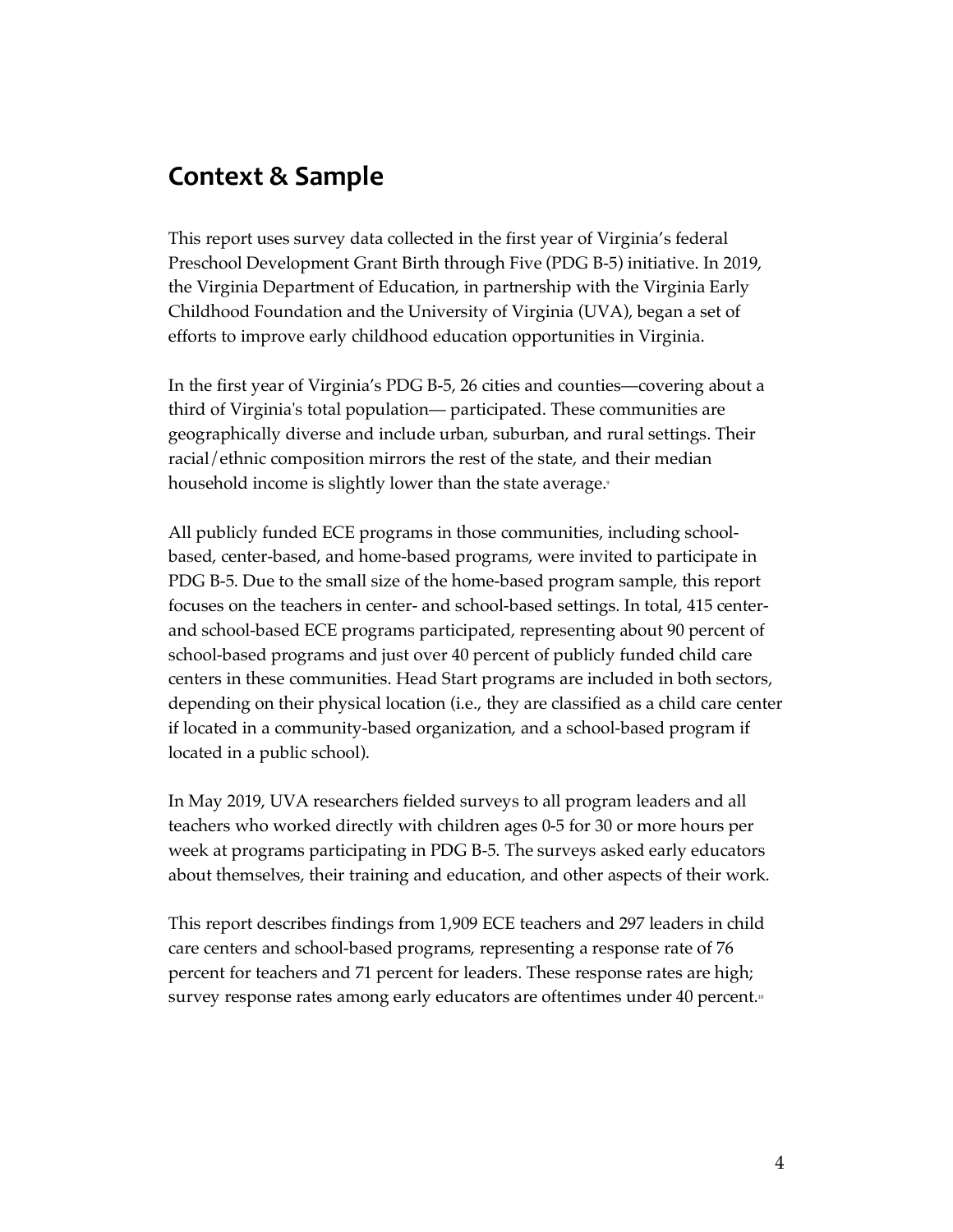|                                                                                                     | <b>Child Care Centers</b>    |                     |                     | <b>School-Based Programs</b> |                        |                       |
|-----------------------------------------------------------------------------------------------------|------------------------------|---------------------|---------------------|------------------------------|------------------------|-----------------------|
|                                                                                                     | Assistant<br><b>Teachers</b> | Lead<br>Teachers    | Leaders             | Assistant<br>Teachers        | Lead<br>Teachers       | Leaders               |
| Demographics<br>Female $(\%)$<br>Age                                                                | 97%<br>37.4                  | 98%<br>38.7         | 97%<br>46.1         | 99%<br>46.3                  | $100\%$<br>43.3        | 74%<br>48.2           |
| Highest Education Degree (%)<br>No post-secondary degree<br>Bachelor's or higher                    | 71%<br>18%                   | 52%<br>31%          | 16%<br>65%          | 43%<br>31%                   | $1\%$<br>98%           | $0\%$<br>100%         |
| Household income $(\%)$<br>Under $$25,000$ /year<br>Under \$45,000/year<br>More than \$100,000/year | 53%<br>78%<br>$3\%$          | 39%<br>70%<br>$5\%$ | $4\%$<br>26%<br>25% | 29%<br>55%<br>11%            | $1\%$<br>$11\%$<br>30% | $1\%$<br>$1\%$<br>74% |
| Number of respondents                                                                               | 391                          | 832                 | 190                 | 290                          | 396                    | 107                   |

**Table 1. Demographic characteristics of early educators by setting and role**

Table 1 (above) describes the early educators in our sample and highlights large differences across sectors in Virginia's PDG B-5 communities. As is true in the rest of the nation, early educators working in child care have substantially lower levels of education and income compared to early educators working in schoolbased settings. For instance, only 31 percent of lead teachers in child care centers hold college degrees. Nearly all lead teachers in school-based programs reported having college degrees. Just under forty percent of lead teachers working in child care centers have household incomes under \$25,000, versus next to none of lead teachers in school-based settings. Turning to program leaders, a quarter of child care leaders reported household incomes more than \$100,000, compared to just under three quarters of school leaders.

Table 1 also shows differences across roles. For instance, there are large differences between assistant and lead teachers in school settings. Over forty percent of assistant teachers in school-based programs lack a post-secondary degree compared to one percent of lead teachers. Many assistant teachers in school-based programs (55 percent) reported annual household incomes less than \$45,000. This figure is 11 percent among lead teachers. In child care, differences between lead and assistant teachers are much less pronounced.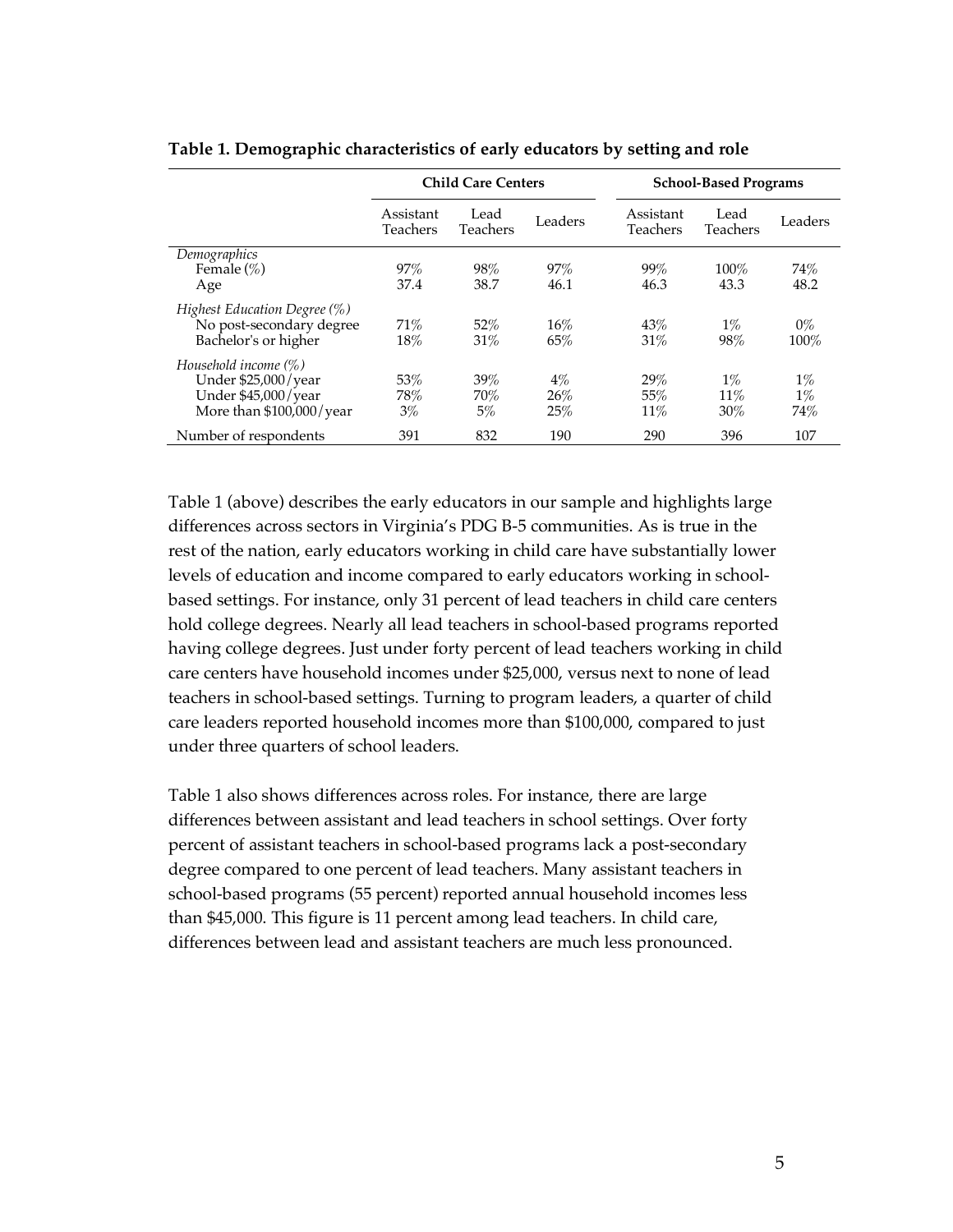# **Does the racial/ethnic composition of Virginia's early educators vary across sectors and roles?**

The racial/ethnic composition of early educators varies substantially both when comparing early educators in child care centers and in school-based programs, and when comparing assistant teachers, lead teachers, and program leaders within the same sector. We consider four race/ethnicity groups: White, non-Hispanic (or "White"); Black, non-Hispanic (or "Black"); Hispanic or Latino (or "Hispanic"); and other non-Hispanic race(s), including multi-race (or "Other").

Figure 1 (next page) shows the racial/ethnic composition of assistant teachers, lead teachers, and program leaders in child care and school settings, respectively. Looking first between sectors, child care centers have a more racially and ethnically diverse teacher makeup than school-based programs. For example, 54 percent of lead teachers in child care centers are White, compared to 84 percent of lead teachers in school-based programs. Just under a quarter of child care lead teachers are Black compared to only eight percent of lead teachers in schoolbased settings, and 11 percent of lead teachers are Hispanic, compared to only three percent in school-based programs. These patterns are the same for assistant teachers and leaders across sectors.

Figure 1 also highlights substantial variation in racial/ethnic composition by role. Black and Hispanic teachers are most likely to work as assistant teachers and least likely to occupy the roles that usually come with greater opportunities for leadership and higher earnings. In child care centers, 44 percent of assistant teachers are White, 54 percent of lead teachers are White, and 69 percent of leaders are White.

Within school-based programs this general pattern holds as well, though early educators in all roles are predominantly White: 75 percent of assistant teachers, 84 percent of lead teachers, and 90 percent of leaders identify as White.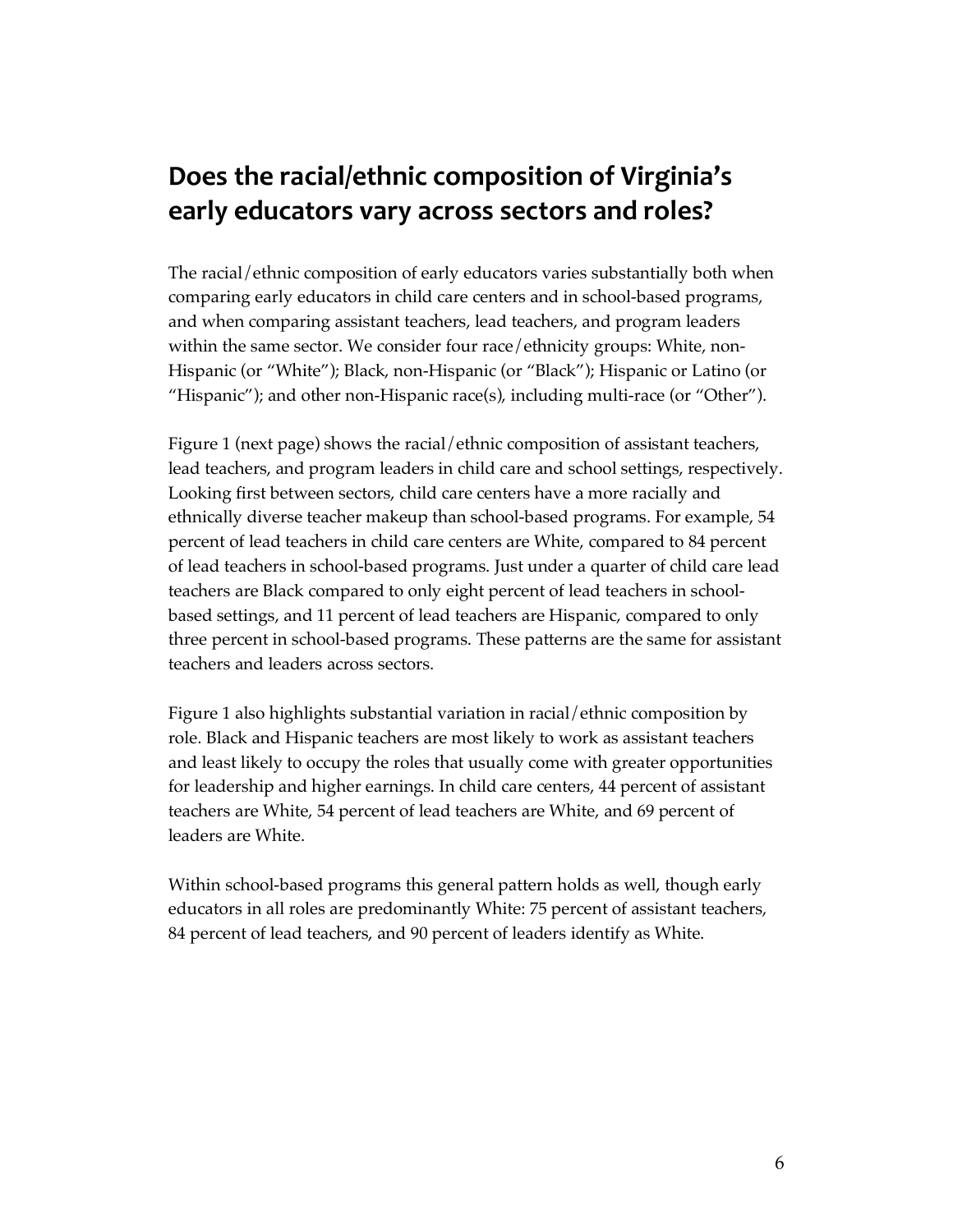Child Care Centers School-Based Programs 80 80 75% % of teachers 60 60 44% 40 40 25% 18% 20 20 14% 13%  $7%$ 4%  $\mathbf 0$  $\mathbf{0}$ White **Black** Hispanic Other White **Black** Hispanic Other

*Assistant Teachers*

**Figure 1. Racial/ethnic composition of early educators by role and by sector**







*Leaders*



*Note: Based on responses from 681 assistant teachers, 1,228 lead teachers, and 297 leaders.*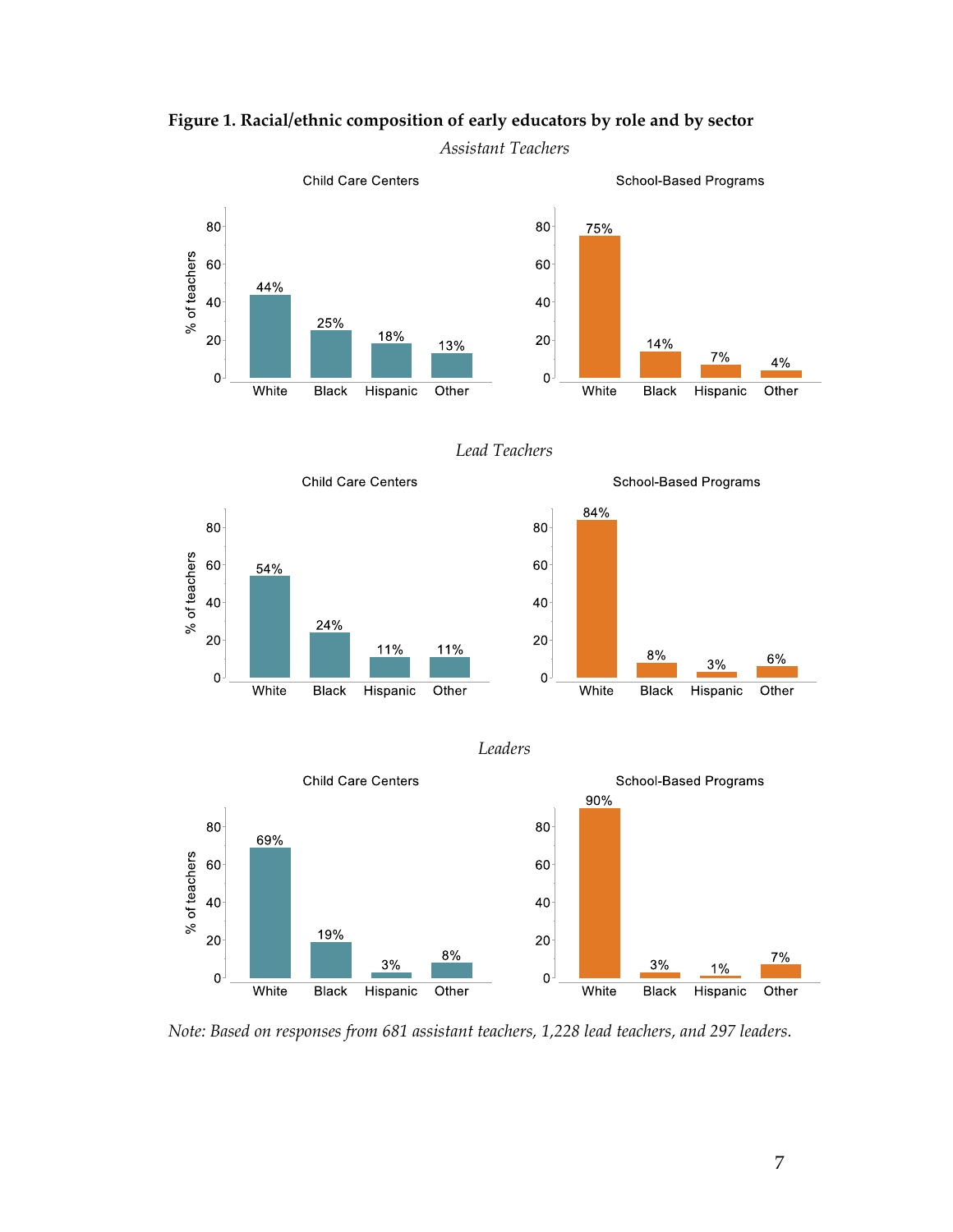# **Does the racial/ethnic composition of Virginia's early educators match the children they serve?**

The survey asked lead teachers to report the number of children in their classrooms by race/ethnicity.<sup>11</sup> In all, lead teachers reported serving over 17,000 children. Figure 2 (below) shows that just under half of these children (47 percent) are White, 20 percent are Black, 15 percent are Hispanic or Latino, and the remainder are another race/ethnicity. The racial/ethnic composition of children in our sample closely mirrors that of young children in Virginia overall, $\mu$ and it does not vary substantially by sector.

Figure 2 also shows that the racial/ethnic composition of lead teachers at child care centers is fairly similar to the overall composition of children served. This is not the case in school-based ECE programs. While just under half of the children served in the school-based programs are White (44 percent; not pictured), the vast majority of lead teachers are White (84 percent).



**Figure 2. Racial composition of children and lead teachers in survey sample**

*Note: Based on responses from 1,228 lead teachers serving 17,105 children.*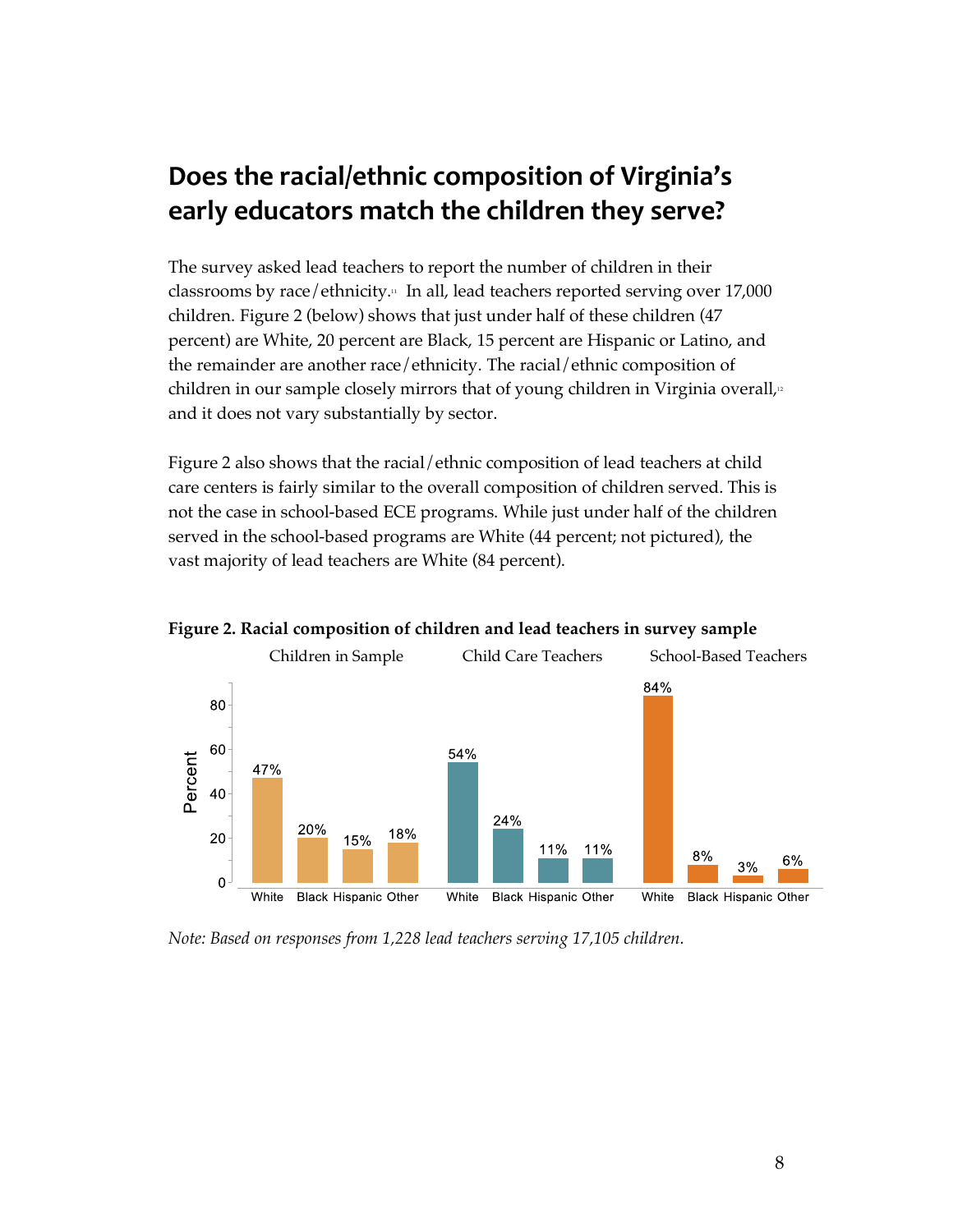Figure 3 (at right) shows the extent to which children have the same race/ethnicity as the lead teachers of their classrooms. We focus on the racial/ethnic match for White, Black, and Hispanic children. Overall, 53 percent of these children share the same race/ethnicity as their lead teachers.

Most White children (74 percent) are taught by White teachers. In contrast, just under a third of Black children have Black teachers, and far fewer Hispanic children have Hispanic teachers (17 percent).





Note: Based on responses from 1,228 lead teachers serving 14,021 children.

The likelihood that children have a lead teacher with the same race/ethnicity differs substantially across sectors (see Figure 4, below). Black children in child care centers are 27 percentage points more likely to have a Black teacher than Black children in school-based ECE programs. Similarly, Hispanic children in child care are 24 percentage points more likely than those in school-based settings to have a Hispanic teacher.



**Figure 4. Percentage of children with a teacher of the same race/ethnicity by sector**

*Note: Based on responses from 1,228 lead teachers serving 14,021 children.*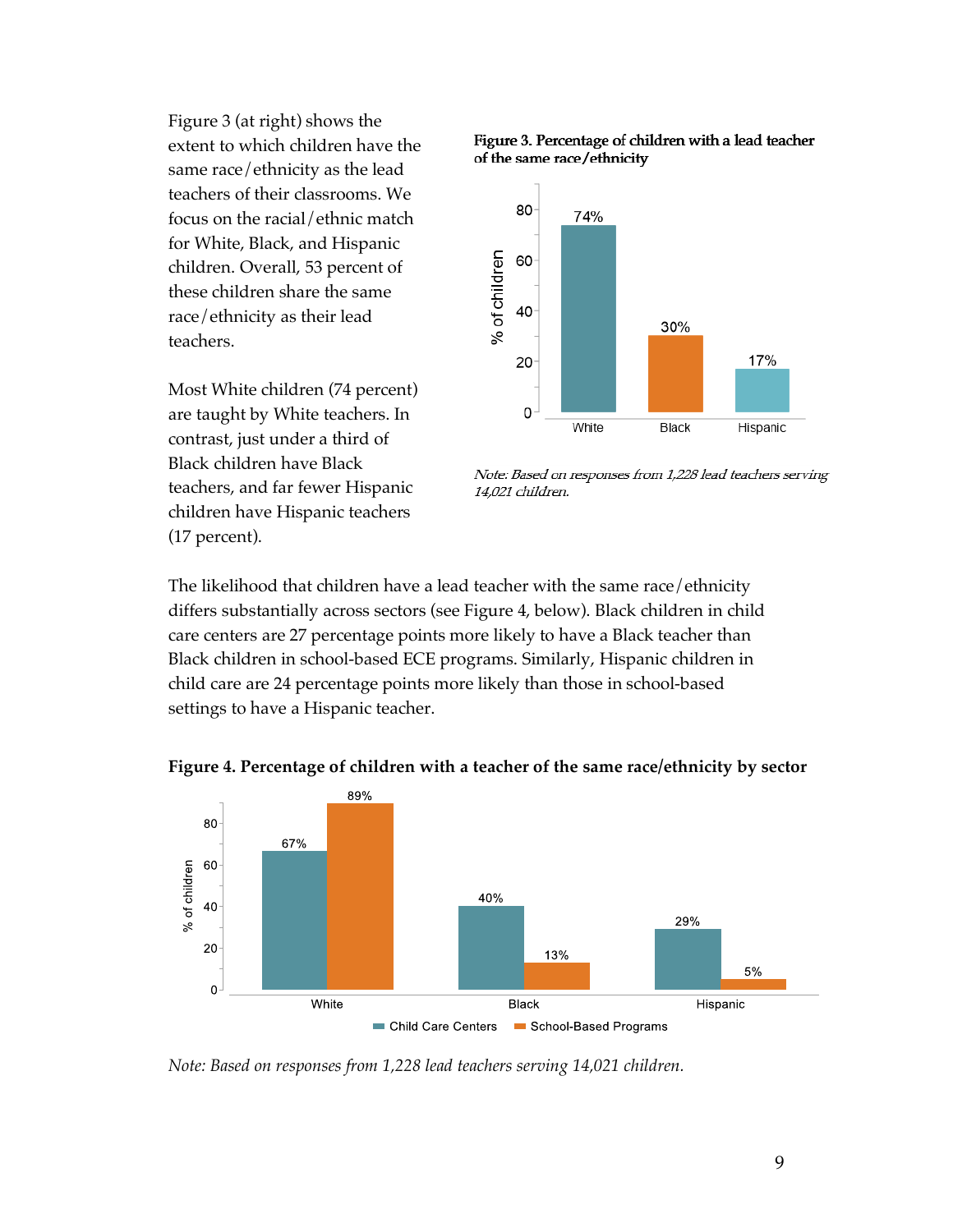# **Conclusion**

This report shows that early educators participating in Virginia's PDG B-5 initiative are a racially and ethnically diverse group. However, as is also true nationwide, $\beta$  the extent of this diversity differs by sectors and by roles: Black and Hispanic teachers are much more likely to work in child care centers than in school-based ECE programs. In turn, Black children are just over three times more likely to have a Black lead teacher in child care settings than they are in school-based settings.

The diversity of the child care sector is a celebrated asset and helps programs meet the needs of Virginia's diverse families. Emerging research shows children and families benefit from having their race/ethnicity represented among teachers at their programs. At the same time, the Black and Hispanic teachers who work in child care receive considerably lower pay, lower benefits, and lower professional status than do teachers in school settings.

These patterns have real consequences for young children. Early educators play a critical role in fostering children's learning. Young children in child care settings are often taught by women whose compensation leaves them struggling with poverty and related challenges. At school-based settings, most Black and Hispanic children have teachers who do not share their race/ethnicity. Both issues need to be addressed, and policymakers are increasingly seeking out strategies to eliminate the large racial and professional disparities across sectors and roles.

Many of these efforts are part of broader policy initiatives aimed at building a well-trained ECE workforce. For example, one oft-proposed strategy for professionalizing the field is raising training and higher education requirements for ECE teachers.14 Increased educational requirements, such as Bachelor's degree mandates, aim to acknowledge the professional training needed to support young children's learning.

These types of mandates can have unintended, negative implications for teacher diversity in ECE,<sup>15</sup> such as the overwhelmingly White ECE workforce currently found in school-based settings. Strategies that focus explicitly on recruiting, retaining, and supporting women of color through the educational pipeline are critical for at least partially addressing the systemic inequities in degree attainment and barriers to entry for certain educator roles.<sup>16</sup>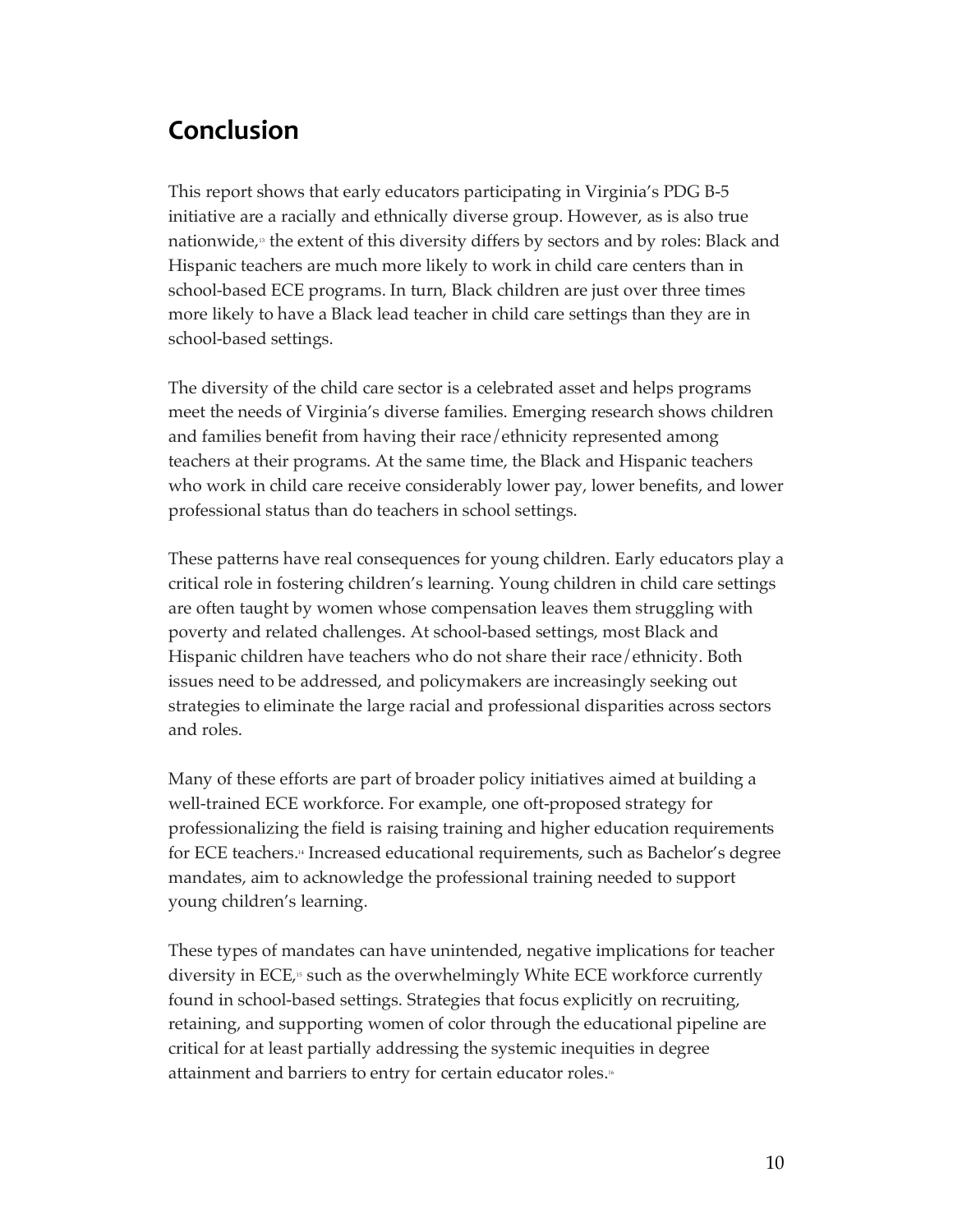At the same time, educational requirements are costly, and the benefits of degree programs vary. Ensuring children receive high-quality, culturally responsive experiences across ECE settings will require new and varied strategies to support early educators, especially women of color, in the profession. There is an urgent need to ensure all early educators, irrespective of sector, have the skills required to teach young children, get the supports they need to improve over time, and receive adequate compensation. Meeting this goal will inherently require new approaches and large increases in the public funding allocated to ECE.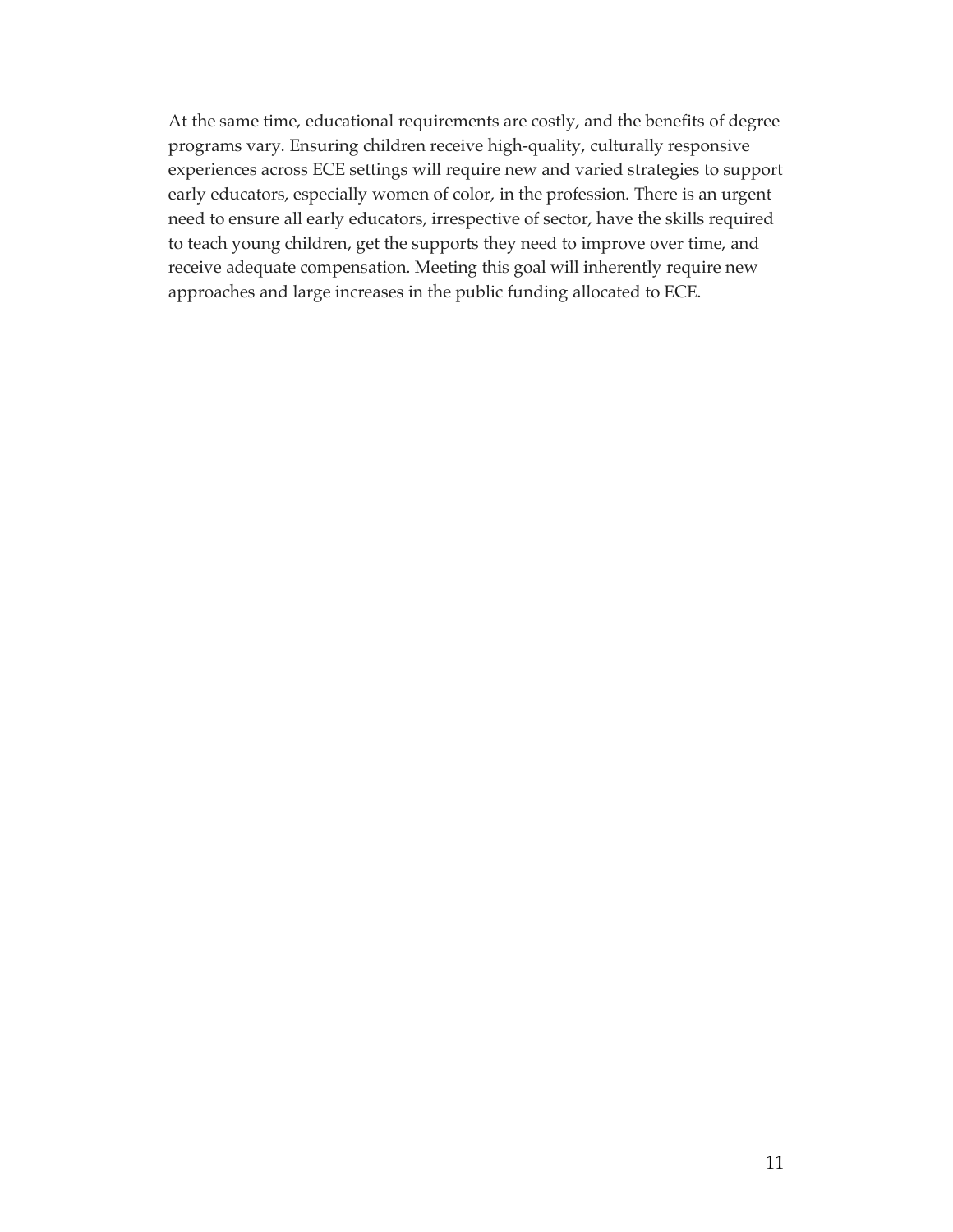## **Endnotes**

- <sup>1</sup> Home-based programs also serve young children and may also receive public funds, such as reimbursements through child care subsidies. In this report, we focus on early educators in center- and school-based ECE settings; we describe early educators at home-based programs in a separate report.
- <sup>2</sup> Austin, L., Edwards, B., Chávez, R., and Whitebook, M. (2019). Racial Wage Gaps in Early Education Employment. *Center for the Study of Child Care Employment.* Retrieved from: https://cscce.berkeley.edu/racial-wage-gaps-in-early-education-employment/

Whitebook, M., McLean, C., Austin, L. J. E., & Edwards, B. (2018). *Early Childhood Workforce Index 2018*. Retrieved from http://cscce.berkeley.edu/

- <sup>3</sup> Whitebook et al. (2018).
- de Brey, C., Musu, L., McFarland, J., Wilkinson-Flicker, S., Diliberti, M., Zhang, A., ... Wang, X. (2019). *Status and Trends in the Education of Racial and Ethnic Groups 2018* (No. NCES 2019-038). Retrieved from https://nces.ed.gov/pubs2019/2019038.pdf
- <sup>5</sup> Dee, T. S. (2004). Teachers, race, and student achievement in a randomized experiment. *Review of Economics and Statistics, 86*(1), 195–210. https://doi.org/10.1162/003465304323023750

Egalite, A. J., Kisida, B., & Winters, M. A. (2015). Representation in the classroom: The effect of own-race teachers on student achievement. *Economics of Education Review, 45*(Suppl. C), 44–52. https://doi.org/10.1016/j.econedurev.2015.01.007

Grissom, J. A., & Redding, C. (2016). Discretion and disproportionality: Explaining the underrepresentation of high-achieving students of color in gifted programs. *AERA Open, 2*(1), 1-25. https://doi.org/10.1177/2332858415622175

Lindsay, C. A., & Hart, C. M. D. (2017). Exposure to same-race teachers and student disciplinary outcomes for Black students in North Carolina. *Educational Evaluation and Policy Analysis, 39*(3), 485–510. https://doi.org/10.3102/0162373717693109

<sup>6</sup> Bates, L. A., & Glick, J. E. (2013). Does it matter if teachers and schools match the student? Racial and ethnic disparities in problem behaviors*. Social Science Research*, *42*(5), 1180–1190. https://doi.org/10.1016/j.ssresearch.2013.04.005

Downer, J. T., Goble, P., Myers, S. S., & Pianta, R. C. (2016). Teacher-child racial/ethnic match within pre-kindergarten classrooms and children's early school adjustment. *Early Childhood Research Quarterly, 37*(Suppl. C), 26–38. https://doi.org/10.1016/j.ecresq.2016.02.007

Wright, A., Gottfried, M. A., & Le, V.-N. (2017). A kindergarten teacher like me: The role of student-teacher race in social-emotional development. *American Educational Research Journal, 54*(1, Suppl.), 78S-101S. https://doi.org/10.3102/0002831216635733

- <sup>7</sup> Markowitz, A. J., Bassok, D., & Grissom, J. A. (2020). Teacher-child racial/ethnic match and parental engagement with Head Start. *American Educational Research Journal*, 1-44. https://doi.org/10.3102/0002831219899356
- <sup>8</sup> Bassok, D., Markowitz, A. J., Smith, A., & Oleson, L. (2019). *The Early Childhood Education Workforce in Louisiana: Findings from the 2018 Early Childhood Workforce Survey in Jefferson and Rapides Parishes* (Report No. 2). Retrieved from https://curry.virginia.edu/study-early-education-–-louisiana